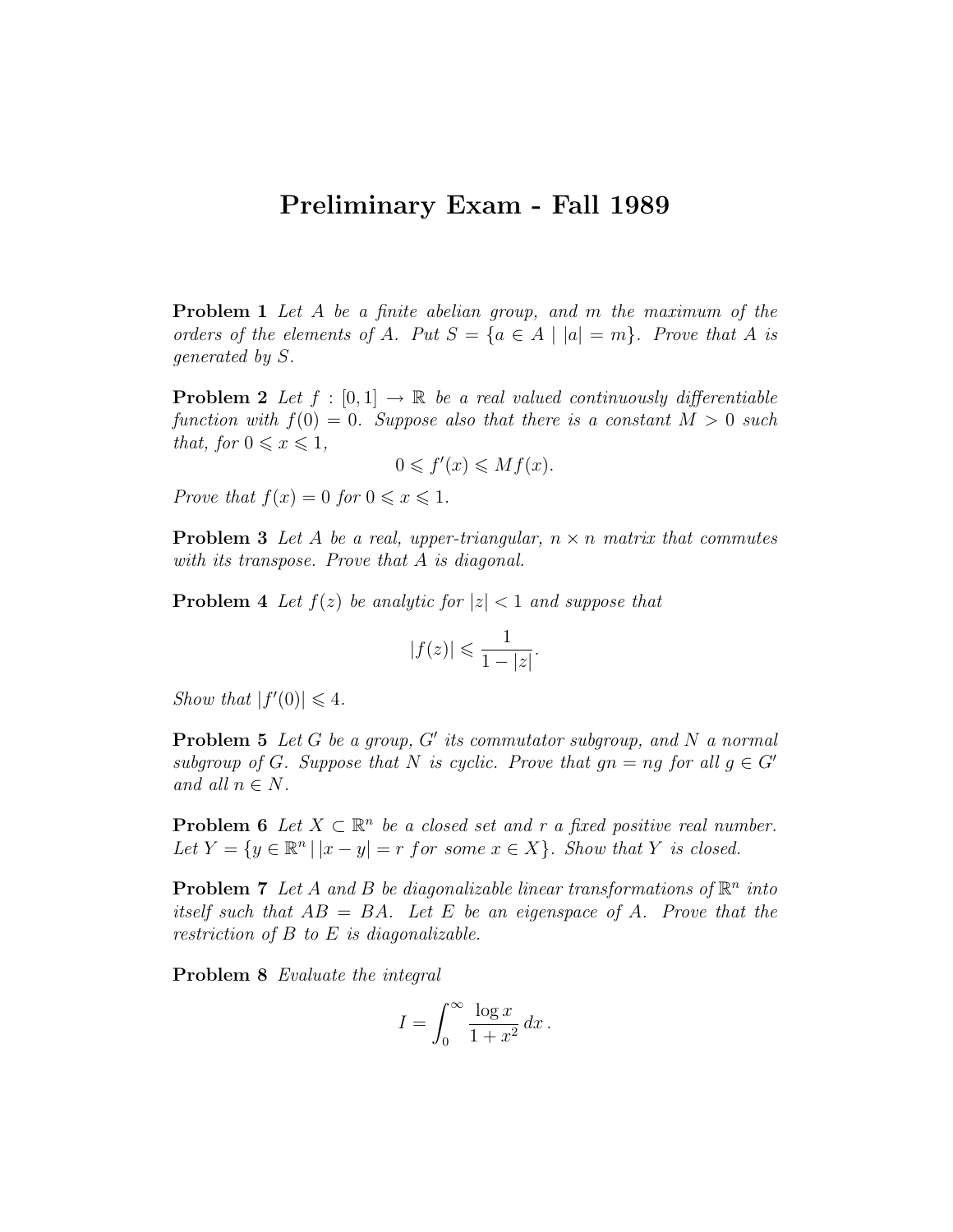**Problem 9** Let **F** be a field,  $\mathbf{F}[x]$  the polynomial ring in one variable over **F**, and R a subring of  $\mathbf{F}[x]$  with  $\mathbf{F} \subset R$ . Prove that there exists a finite set  ${f_1, f_2, \ldots, f_n}$  of elements of  $\mathbf{F}[x]$  such that  $R = \mathbf{F}[f_1, f_2, \ldots, f_n]$ .

**Problem 10** Let  $\alpha$  be a number in  $(0,1)$ . Prove that any sequence  $(x_n)$  of real numbers satisfying the recurrence relation

$$
x_{n+1} = \alpha x_n + (1 - \alpha)x_{n-1}
$$

has a limit, and find an expression for the limit in terms of  $\alpha$ ,  $x_0$  and  $x_1$ .

**Problem 11** Let  $\varphi$  be Euler's totient function; so if n is a positive integer, then  $\varphi(n)$  is the number of integers m for which  $1 \leq m \leq n$  and  $gcd\{n, m\} =$ 1. Let a and k be two integers, with  $a > 1$ ,  $k > 0$ . Prove that k divides  $\varphi(a^k-1)$ .

**Problem 12** Let  $f(z)$  be analytic in the annulus  $\Omega = \{1 < |z| < 2\}$ . Assume that f has no zeros in  $\Omega$ . Show that there exists an integer n and an analytic function g in  $\Omega$  such that, for all  $z \in \Omega$ ,  $f(z) = z^n e^{g(z)}$ .

**Problem 13** Let A be an  $n \times n$  real matrix,  $A^t$  its transpose. Show that  $A^t A$ and  $A<sup>t</sup>$  have the same range. In other words, given y, show that the equation  $y = A<sup>t</sup>Ax$  has a solution x if and only if the equation  $y = A<sup>t</sup>z$  has a solution z.

**Problem 14** Let  $X \subset \mathbb{R}^n$  be compact and let  $f : X \to \mathbb{R}$  be continuous. Given  $\varepsilon > 0$ , show there is an M such that for all  $x, y \in X$ ,

$$
|f(x) - f(y)| \le M|x - y| + \varepsilon.
$$

**Problem 15** Let  $G_n$  be the free group on n generators. Show that  $G_2$  and  $G_3$  are not isomorphic.

Problem 16 Prove that the polynomial

$$
p(z) = z^{47} - z^{23} + 2z^{11} - z^5 + 4z^2 + 1
$$

has at least one root in the disc  $|z| < 1$ .